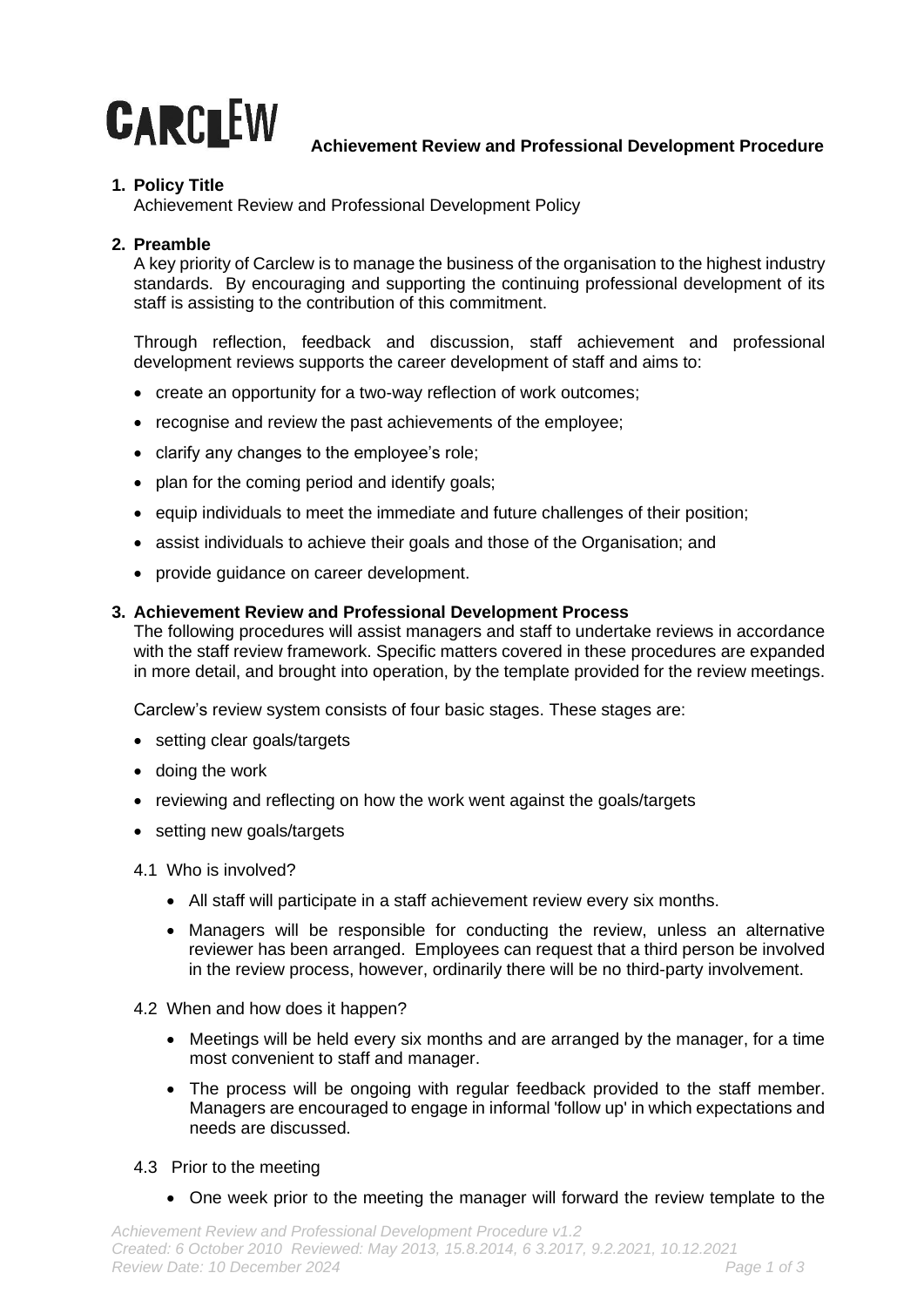staff member to allow each adequate time for preparation. The majority of the template is completed by both the staff member and manager during the meeting, not prior to the meeting, as Carclew's appraisal process concentrates on the discussion between staff member and their manager.

- 4.4 The meeting
	- The manager will meet with the staff member at the arranged time and location. Both manager and staff member will discuss and work through the template. The review is about the discussion and gaining a shared understanding of what has to be done, how is it to be done, how you know that it has been done successfully, the strengths, challenges and interests of the team member, and a discussion around barriers and areas for improvement.
	- Carclew expects that every staff member has a clear understanding of their role and priorities/goals. For new staff this will be clarified during the induction process. For current staff this may be defined at the first achievement review discussion.
	- An important component of Carclew's planning and development process is the discussion of the employee's professional and career development. Examples of opportunities may include:
		- Undertaking professional development short courses or conferences.
		- Undertaking further studies related to their profession/role/career pathway.
		- Opportunities for career development within the Organisation through internal vacancies.
		- Professional development programs including induction and work based learning; undertaking research or project work; networking and mentoring programs; and organisational planning and team-building days.
		- Recognition of being a member of a professional board or committee; participating in internal or external committees; assessor on state or national committees; volunteering as a participant of a professional forum or special interest group; judging or assessing professional excellence awards; participating in a mentor program; writing articles for professional magazines or journals, participation in research related to individual profession.
		- Recognition for other continuing professional development activities including self-directed learning.
- 4.5 Record keeping
	- A record of the outcomes of the planning and development discussions will be kept; however, all documentation relating to the planning and development review process is strictly confidential to the staff member and the person conducting the discussion.
	- In situations where the reviewer is not the manager, the recommendations for staff development action will be reported to the manager in a format agreed by the staff member and will remain confidential to the manager.
	- Agreements about work assignments, proposed revisions to duty statements, and plans for professional development activities should be noted on the appraisal summary sheet.
	- Staff achievement reviews must be signed by both the manager and staff member.
	- The original copy will be placed on the employee's personnel file, kept in the Administrative Office.
	- A signed copy of the record will be given to the staff member.